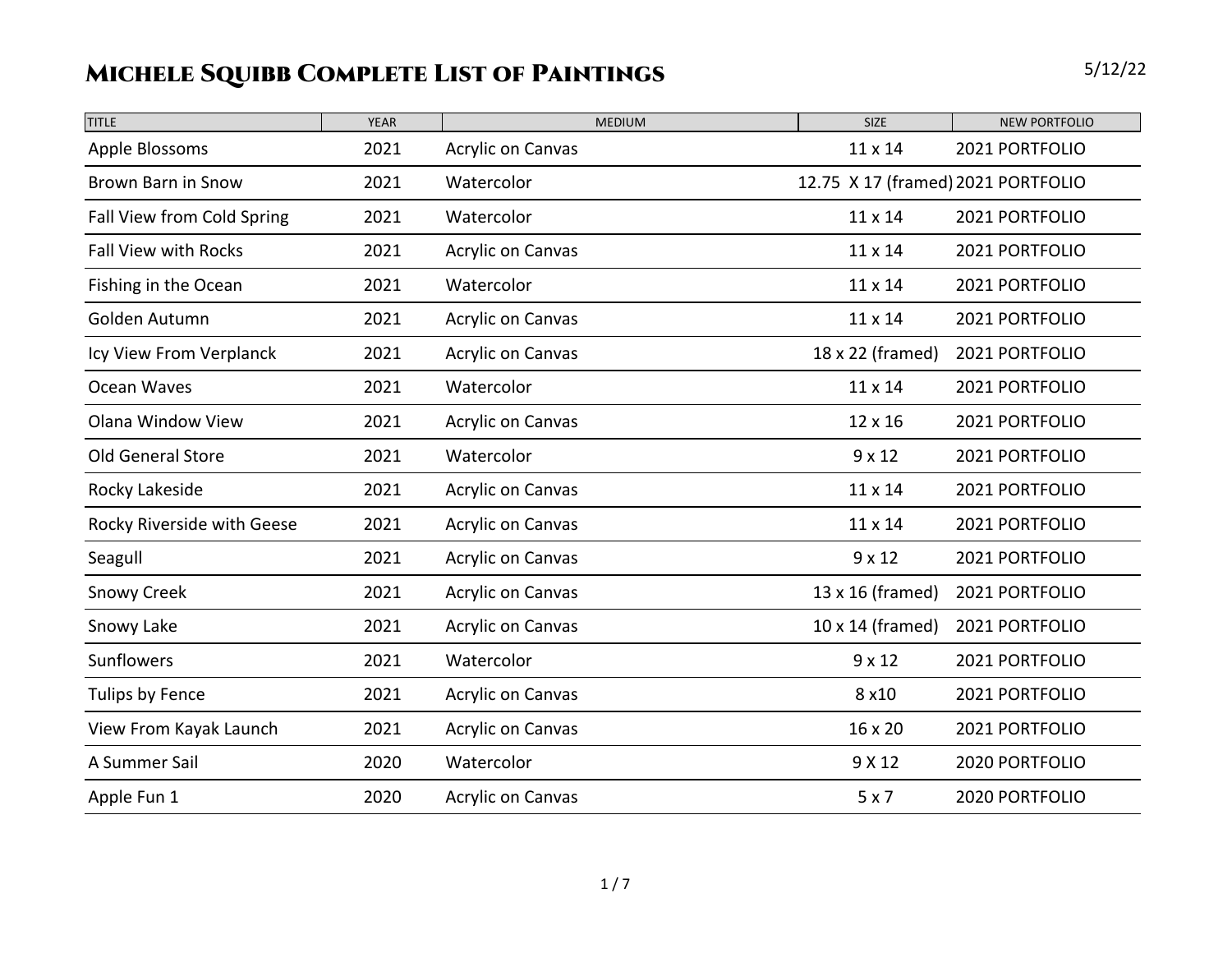| Apple Fun 2                      | 2020 | <b>Acrylic on Canvas</b> | 5x7            | 2020 PORTFOLIO |
|----------------------------------|------|--------------------------|----------------|----------------|
| <b>Autumn Colors</b>             | 2020 | <b>Acrylic on Canvas</b> | 14 X 11        | 2020 PORTFOLIO |
| <b>Barn Window</b>               | 2020 | Watercolor               | 9 X 12         | 2020 PORTFOLIO |
| <b>Bug Light</b>                 | 2020 | Watercolor               | 11 X 14        | 2020 PORTFOLIO |
| <b>Bullrushes</b>                | 2020 | Watercolor               | 12 x 9         | 2020 PORTFOLIO |
| <b>Cold Spring</b>               | 2020 | Watercolor               | 11 X 14        | 2020 PORTFOLIO |
| <b>Cold Spring Looking North</b> | 2020 | Watercolor               | 11 X 14        | 2020 PORTFOLIO |
| Coneflowers                      | 2020 | Watercolor               | 14 X 11        | 2020 PORTFOLIO |
| Fall Lake Askoti                 | 2020 | <b>Acrylic on Canvas</b> | 14 X 11        | 2020 PORTFOLIO |
| Flag Barn                        | 2020 | <b>Acrylic on Canvas</b> | $11 \times 14$ | 2020 PORTFOLIO |
| Frozen Lake Harriman             | 2020 | Watercolor               | 11 X 14        | 2020 PORTFOLIO |
| Hessian Lake                     | 2020 | Watercolor               | 11 X 14        | 2020 PORTFOLIO |
| Icy Hudson                       | 2020 | Watercolor               | 11 X 14        | 2020 PORTFOLIO |
| Lake View                        | 2020 | <b>Acrylic on Canvas</b> | 11 X 14        | 2020 PORTFOLIO |
| Little Brown Barn                | 2020 | Watercolor               | 9 X 12         | 2020 PORTFOLIO |
| Mohegan Lake                     | 2020 | Watercolor               | 11 X 14        | 2020 PORTFOLIO |
| North Carolina Barn              | 2020 | Watercolor               | 11 X 14        | 2020 PORTFOLIO |
| Old Brown Barn                   | 2020 | Watercolor               | 9 X 12         | 2020 PORTFOLIO |
| <b>Perkins Pine</b>              | 2020 | <b>Acrylic on Canvas</b> | 12 x 9         | 2020 PORTFOLIO |
| Pond Lily                        | 2020 | Watercolor               | 8 X 10         | 2020 PORTFOLIO |
| Pond View                        | 2020 | <b>Acrylic on Canvas</b> | 10 x X 8       | 2020 PORTFOLIO |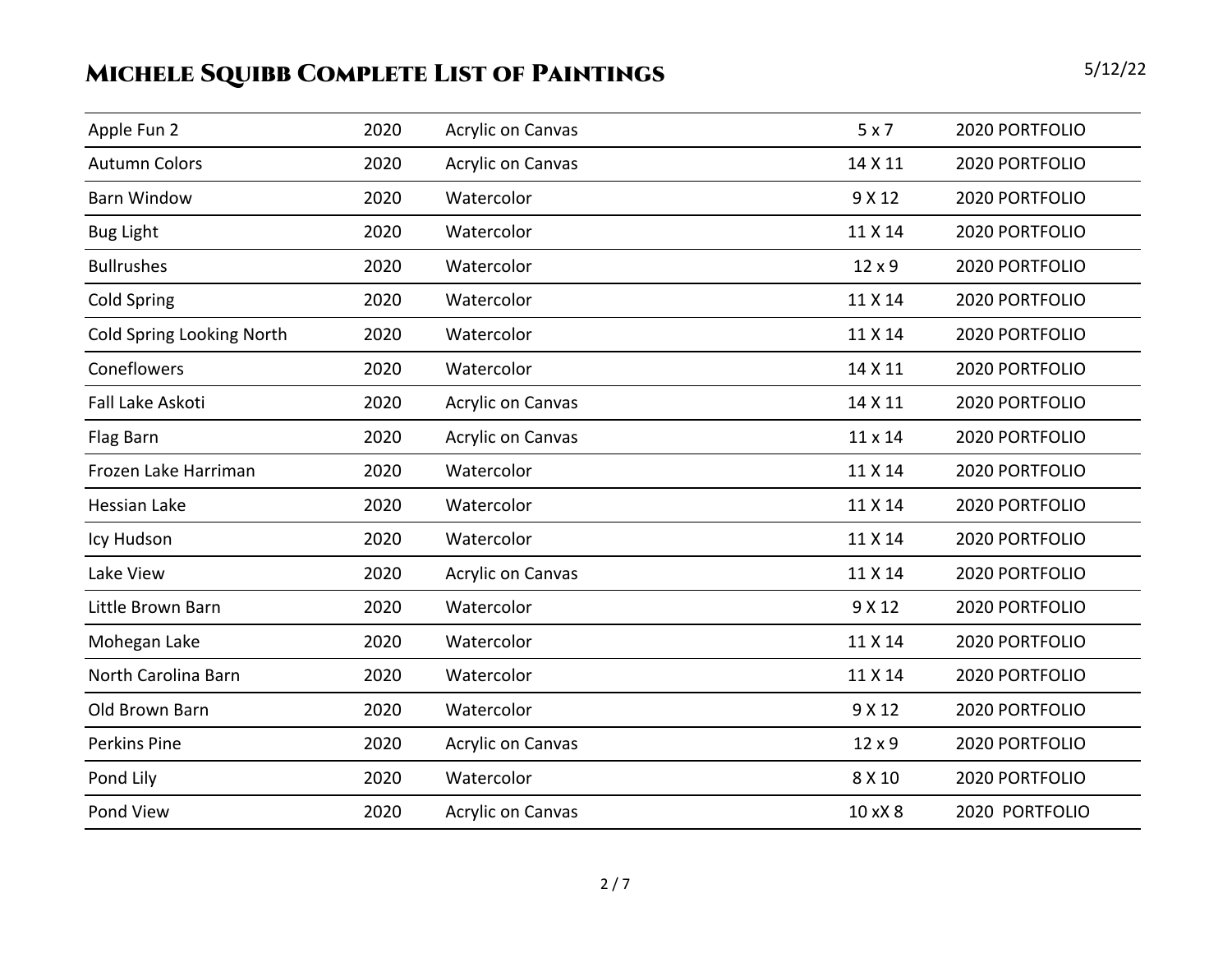| Quogue Dock                         | 2020 | <b>Watercolor (in Private Collection)</b> | 11 X 14       | 2020 PORTFOLIO |
|-------------------------------------|------|-------------------------------------------|---------------|----------------|
| Red Roadside Barn                   | 2020 | <b>Acrylic on Canvas</b>                  | 11 X 14       | 2020 PORTFOLIO |
| Reflections                         | 2020 | <b>Acrylic on Canvas</b>                  | 12 X 9        | 2020 PORTFOLIO |
| Rocky Lakeside                      | 2020 | Watercolor                                | 14 X 11       | 2020 PORTFOLIO |
| Sailing                             | 2020 | Watercolor                                | 11 X 14       | 2020 PORTFOLIO |
| Silvermine In Spring                | 2020 | <b>Acrylic on Canvas</b>                  | 16 X 12       | 2020 PORTFOLIO |
| Sparkle Lake                        | 2020 | <b>Acrylic on Canvas</b>                  | 14 x 11       | 2020 PORTFOLIO |
| Sunflower                           | 2020 | <b>Acrylic on Canvas</b>                  | 10 X 8        | 2020 PORTFOLIO |
| <b>View from Boscobel</b>           | 2020 | Watercolor                                | 11 X 14       | 2020 PORTFOLIO |
| <b>View from Charles Point Park</b> | 2020 | Watercolor                                | 11 X 14       | 2020 PORTFOLIO |
| View from Verplanck                 | 2020 | Watercolor                                | 11 X 14       | 2020 PORTFOLIO |
| Wintry Lake Kanawaukee              | 2020 | <b>Acrylic on Canvas</b>                  | 14 x 11       | 2020 PORTFOLIO |
| <b>Beach Erosion</b>                | 2019 | Acrylic (Photo by Susan Rasmussen-Rogot)  | 11 x 14       | 2019 PORTFOLIO |
| <b>Brown Barn</b>                   | 2019 | Watercolor                                | 13 x 18       | 2019 PORTFOLIO |
| Daisy                               | 2019 | <b>Acrylic on Canvas</b>                  | 11 x 14       | 2019 PORTFOLIO |
| Davan                               | 2019 | Colored Pencil (In Private Collection)    | 11 x 14       | 2019 PORTFOLIO |
| <b>Girl Contemplating</b>           | 2019 | <b>Acrylic on Canvas</b>                  | 12 x 16       | 2019 PORTFOLIO |
| Icy Tree Lake Welch                 | 2019 | <b>Acrylic on Canvas</b>                  | 8 x 10        | 2019 PORTFOLIO |
| Karen's View                        | 2019 | Acrylic on Canvas                         | 11 x 14       | 2019 PORTFOLIO |
| Maxwell                             | 2019 | Acrylic on Canvas (in Private Collection) | $10 \times 8$ | 2019 PORTFOLIO |
| Morning Beach Romp                  | 2019 | Acrylic on Canvas (in Private Collection) | 12 x 9        | 2019 PORTFOLIO |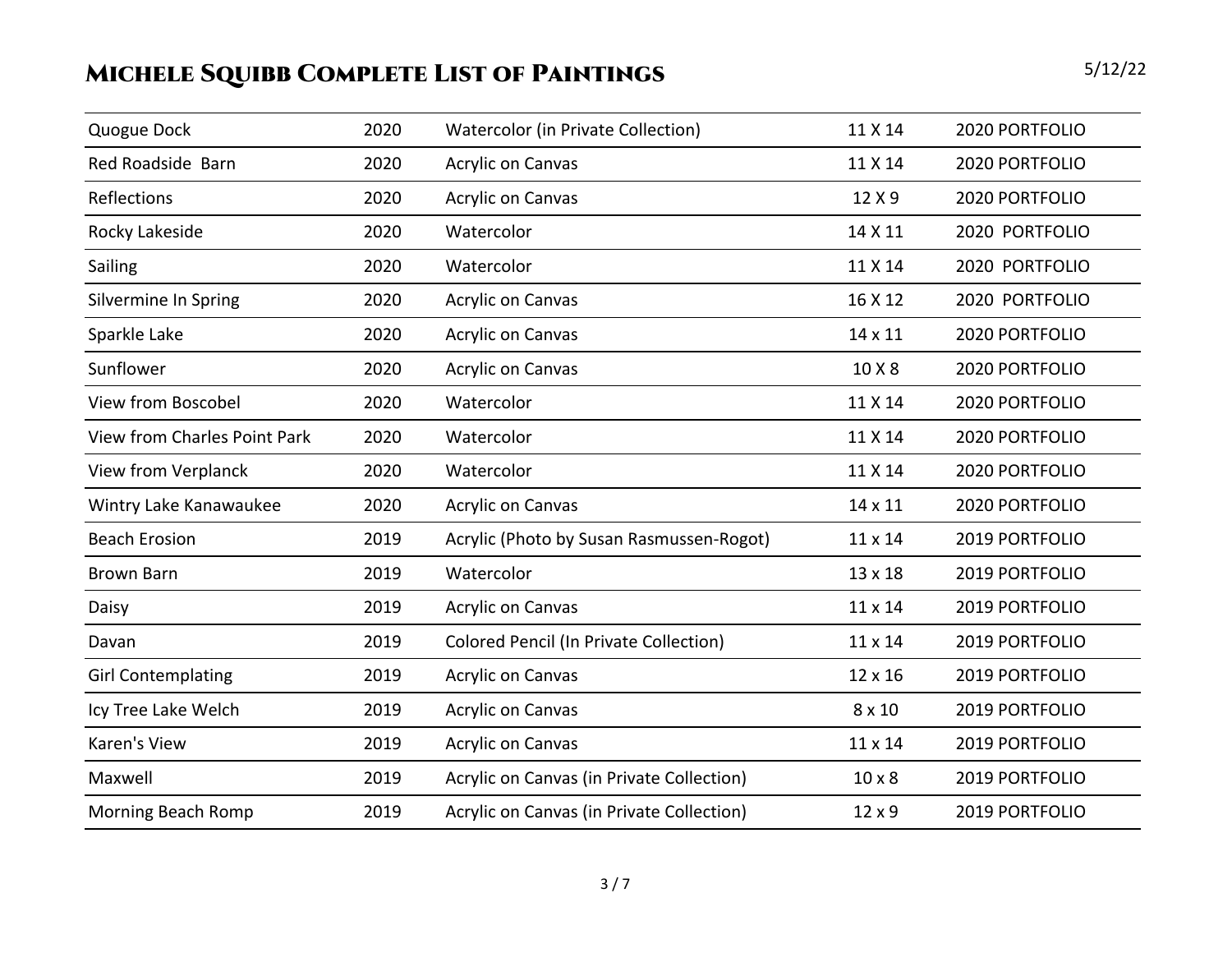| Ocean Waves                   | 2019 | Acrylic on Canvas (framed)                 | 19 x 22        | 2019 PORTFOLIO |
|-------------------------------|------|--------------------------------------------|----------------|----------------|
| <b>River Sunrise</b>          | 2019 | Acrylic (Photo courtesy of Tom McGuire)    | 11 x 14        | 2019 PORTFOLIO |
| Roadside Barn                 | 2019 | Acrylic on Canvas (in Private Collection)  | 11 x 14        | 2019 PORTFOLIO |
| <b>Silver Pot Still Life</b>  | 2019 | <b>Acrylic on Canvas</b>                   | $11 \times 14$ | 2019 PORTFOLIO |
| Silvermine Stream             | 2019 | Acrylic on Canvas (in Private Collection)  | 11 x 14        | 2019 PORTFOLIO |
| Snowy Barn                    | 2019 | <b>Acrylic on Canvas</b>                   | 16 x 20        | 2019 PORTFOLIO |
| <b>Stony Point Lighthouse</b> | 2019 | <b>Acrylic on Canvas</b>                   | 16 x 20        | 2019 PORTFOLIO |
| Sunrise                       | 2019 | <b>Acrylic on Canvas</b>                   | 12 x 9         | 2019 PORTFOLIO |
| Wintry Hudson River           | 2019 | Watercolor (Photo courtesy of Tom McGuire) | 11 x 15        | 2019 PORTFOLIO |
| Abandoned Barn                | 2018 | Watercolor                                 | 18 x 23        | 2018 PORTFOLIO |
| Bear Mountain Bridge          | 2018 | Watercolor                                 | 11 x 14.5      | 2018 PORTFOLIO |
| Brayden                       | 2018 | <b>Colored Pencil and Pastel</b>           | 16 x 12        | 2018 PORTFOLIO |
| Chipmunk                      | 2018 | <b>Acrylic on Canvas</b>                   | 12 x 16        | 2018 PORTFOLIO |
| <b>Croton Dam Falls</b>       | 2018 | Acrylic on Canvas (framed)                 | 12 x 15        | 2018 PORTFOLIO |
| <b>Dunes</b>                  | 2018 | Acrylic on Canvas                          | 9 X 12         | 2018 PORTFOLIO |
| <b>Fall View From Perkins</b> | 2018 | Acrylic on Canvas                          | 20 x 16        | 2018 PORTFOLIO |
| Frozen Pond                   | 2018 | Acrylic on Canvas (framed)                 | 22 x 18        | 2018 PORTFOLIO |
| Fun at Sparkle Lake           | 2018 | Watercolor                                 | 15 x 11        | 2018 PORTFOLIO |
| Haverstraw Bay at Dawn        | 2018 | Watercolor                                 | 11 x 15        | 2018 PORTFOLIO |
| Heron                         | 2018 | Watercolor                                 | 11 x 15        | 2018 PORTFOLIO |
| Knuckles                      | 2018 | <b>Acrylic on Canvas</b>                   | $9 \times 12$  | 2018 PORTFOLIO |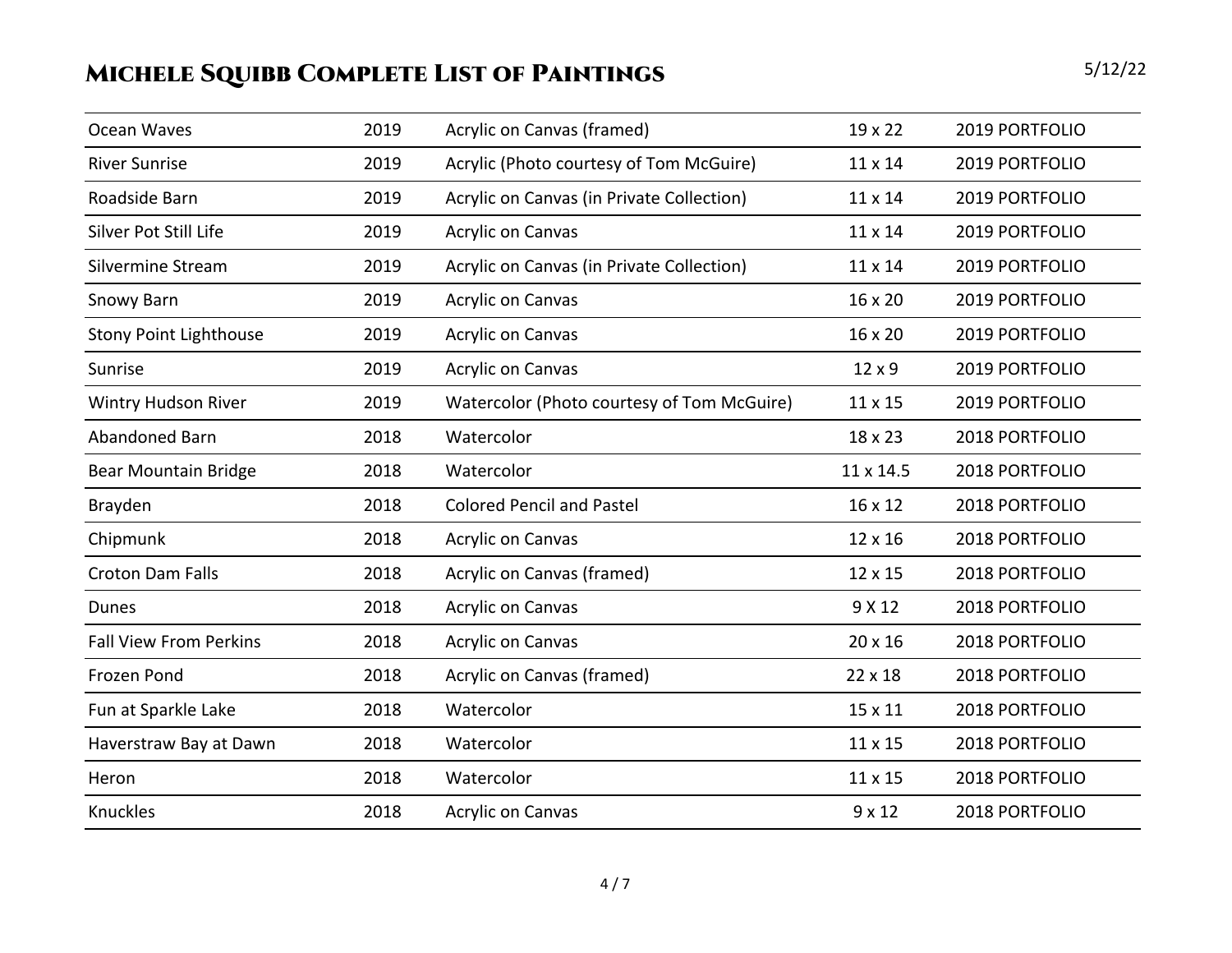| Lake Silvermine in Fall | 2018 | Watercolor                       | 14.5 x 11        | 2018 PORTFOLIO      |
|-------------------------|------|----------------------------------|------------------|---------------------|
| Liam                    | 2018 | Watercolor/Acrylic               | 15 x 11          | 2018 PORTFOLIO      |
| Orange Tabby            | 2018 | Watercolor                       | 7 x 9 with matte | 2018 PORTFOLIO      |
| Peaceful Estuary        | 2018 | Acrylic on Canvas                | 12 x 16          | 2018 PORTFOLIO      |
| Pond in Fall            | 2018 | Acrylic on Canvas                | 17.5 x 14        | 2018 PORTFOLIO      |
| Shannon                 | 2018 | Colored Pencil / Pastel          | 16 x 12          | 2018 PORTFOLIO      |
| View from Route 218     | 2018 | <b>Acrylic on Canvas</b>         | 16 x 20          | 2018 PORTFOLIO      |
| Whitestone Bridge       | 2018 | Watercolor                       | 11 x 15          | 2018 PORTFOLIO      |
| Docks at Dawn           | 2017 | Watercolor                       | 11 x 14.5        | 2013-2017 PORTFOLIO |
| Fox                     | 2017 | <b>Colored Pencil</b>            | 13.5 x 11        | 2013-2017 PORTFOLIO |
| Ice Fisherman           | 2017 | Watercolor (framed)              | 15 x 19          | 2013-2017 PORTFOLIO |
| Roadside Farm           | 2017 | Watercolor                       | 10 x 14          | 2013-2017 PORTFOLIO |
| Snowy Birdhouse         | 2017 | Watercolor                       | 14.5 x 11        | 2013-2017 PORTFOLIO |
| <b>Blue Bird</b>        | 2016 | Watercolor                       | $9 \times 12$    | 2013-2017 PORTFOLIO |
| Old Barn                | 2016 | Watercolor                       | 11 x 15          | 2013-2017 PORTFOLIO |
| To The Beach            | 2015 | Watercolor                       | 15 x 20          | 2013-2017 PORTFOLIO |
| <b>Wintry Stream</b>    | 2015 | Watercolor                       | 10 x 15          | 2013-2017 PORTFOLIO |
| <b>Fall Tree</b>        | 2013 | Watercolor                       | 14.5 x 11        | 2013-2017 PORTFOLIO |
| Footprints in the Dune  | 2013 | Watercolor (framed)              | 20 x 25.5        | 2013-2017 PORTFOLIO |
| Geese at Sunrise        | 2013 | Watercolor (framed)              | 15.5 x 19.5      | 2013-2017 PORTFOLIO |
| Hoyers                  | 2013 | Watercolor (framed giclee print) | 11 x 14          | 2013-2017 PORTFOLIO |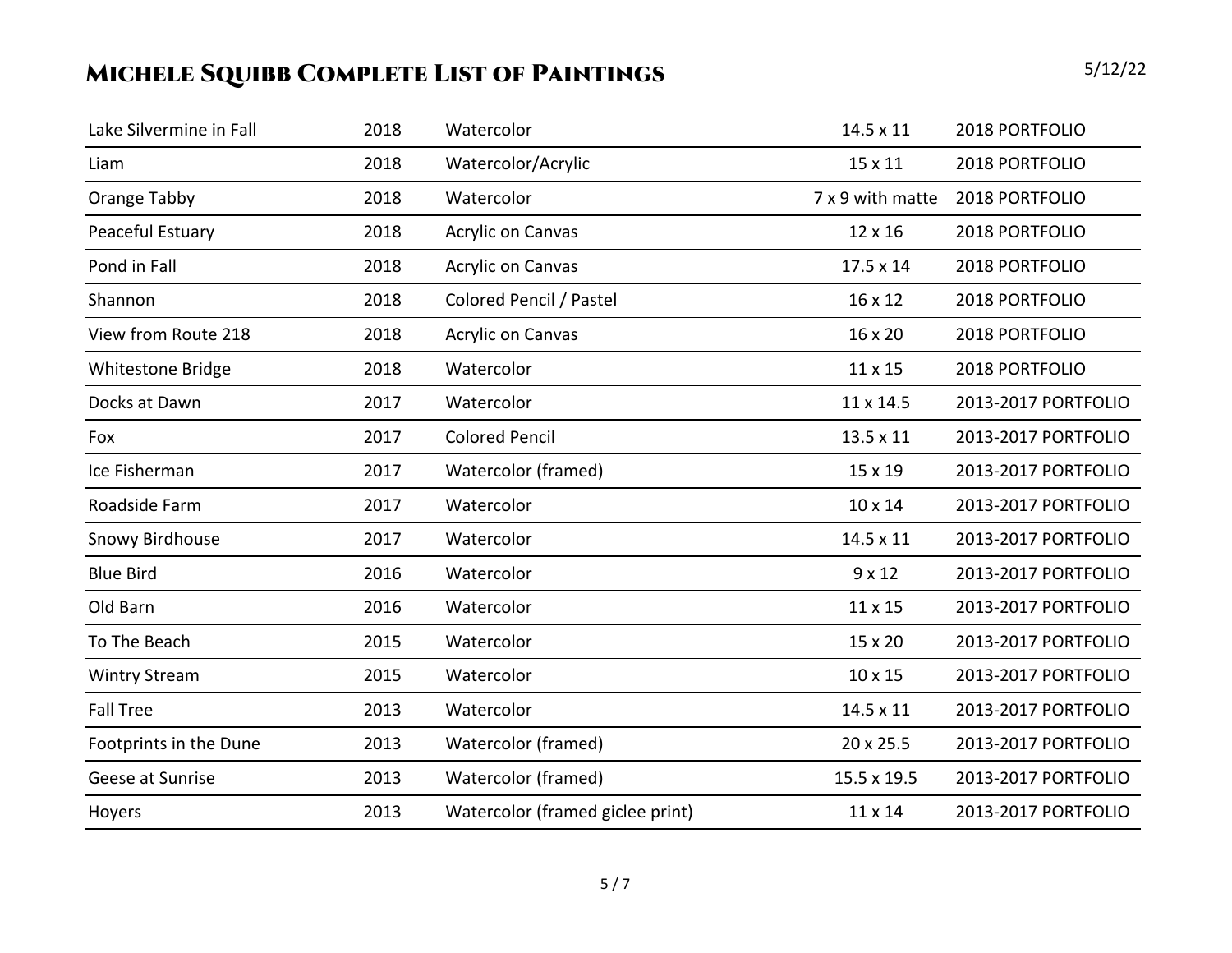| Mallard                       | 2013 | Watercolor (framed)                        | 10 x 16.5         | 2013-2017 PORTFOLIO |
|-------------------------------|------|--------------------------------------------|-------------------|---------------------|
| Schooner on Hudson            | 2013 | Watercolor                                 | 15 x 20           | 2013-2017 PORTFOLIO |
| <b>Fall Lakeside</b>          | 2012 | Watercolor                                 | $11.5 \times 8.5$ | 2005-2012 PORTFOLIO |
| <b>Misty Fall Morning</b>     | 2012 | Watercolor (framed)                        | 11 x 15.5         | 2005-2012 PORTFOLIO |
| Old Wheelbarrow               | 2012 | Watercolor                                 | $9 \times 11.5$   | 2005-2012 PORTFOLIO |
| Peggy's Cove Lighthouse       | 2012 | Watercolor (framed)                        | 15 x 19           | 2005-2012 PORTFOLIO |
| <b>Portland Head Light</b>    | 2012 | Watercolor (framed)                        | 15 x 20           | 2005-2012 PORTFOLIO |
| Rainy Workday                 | 2012 | Watercolor (framed)                        | $22.5 \times 18$  | 2005-2012 PORTFOLIO |
| By the Sea                    | 2010 | Watercolor (framed)                        | 14 x 18           | 2005-2012 PORTFOLIO |
| Cattails on Lake Oneida       | 2010 | Watercolor                                 | 11 x 14.5         | 2005-2012 PORTFOLIO |
| <b>Fall Foliage and Rocks</b> | 2010 | Watercolor                                 | 18 x 14           | 2005-2012 PORTFOLIO |
| Girl by the Sea               | 2010 | Watercolor (framed)                        | 14 X 18           | 2005-2012 PORTFOLIO |
| Lily After Rain               | 2010 | Watercolor                                 | 14.5 x 11         | 2005-2012 PORTFOLIO |
| Max in Surf                   | 2010 | Watercolor (in Private Collection)         |                   | 2005-2012 PORTFOLIO |
| <b>Brookview Farm</b>         | 2009 | Watercolor (framed, in Private Collection) | 17 x 20           | 2005-2012 PORTFOLIO |
| Bird on a Seed Ball           | 2007 | Watercolor                                 | 11 x 7.25         | 2005-2012 PORTFOLIO |
| New Zealand Beach             | 2007 | Watercolor                                 | 11 x 14.5         | 2005-2012 PORTFOLIO |
| Ready for Pie                 | 2007 | Watercolor                                 | 15 x 12           | 2005-2012 PORTFOLIO |
| Roses in Fall                 | 2007 | Watercolor (framed, in Private Collection) | 16 x 13           | 2005-2012 PORTFOLIO |
| Sleepy Hollow Lighthouse      | 2007 | Watercolor (framed)                        | 18 x 22           | 2005-2012 PORTFOLIO |
| <b>Still Life with Plums</b>  | 2007 | Watercolor                                 | $9.5 \times 12.5$ | 2005-2012 PORTFOLIO |